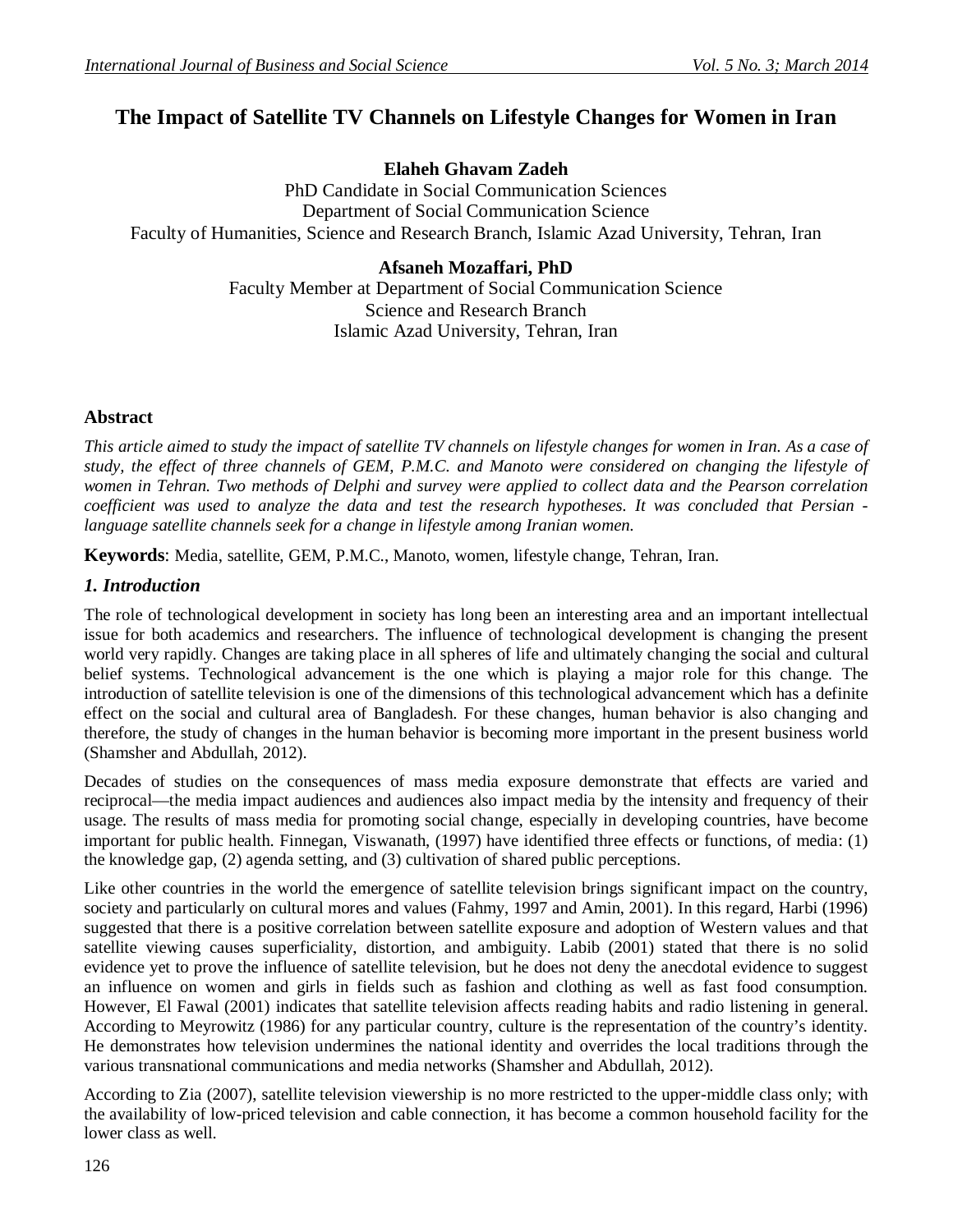Viewers have access to a variety of channels from local to foreign, which provide them an opportunity to watch all types of programs. These media sources expose viewers to new information about the outside world and other ways of life, which may affect attitudes and behaviors (Gentzkow and Shapiro, 2004;Olken, 2006) as well the overall culture (Zahid, 2007). Numerous research studies have been conducted to observe the impact of satellite television on viewers, particularly on their behavior (Bukhari., 2002; Malik, M.,2001; Naseem, A. 2001). Due to easy access to satellite channels, low cost and a huge interest of television viewership for entertainment purposes have created the rapid growth of satellite television all over the world (Zia, 2007).

Medial impacts on various social, economic, political and cultural areas, is one of the concerns and sensitivities of politicians. Identity, beliefs and values of a community have been affected by various sociability sources including group media such as T.V, internet and especially satellite in recent years. By appearing satellite, globalization as a process which is the product of communication global industry, has become the origin of community variations and has led to cultures transnational up(Thompson, 2000) and changing the concept of publicity in public domain (Habermas, 1989). An issue which has attracted the attention of many scholars, pundits, and politicians around the world is negative or positive effects of satellite programs contents on the status of humans' social life. Some people believe that, using satellite is an opportunity and knowledge for culturalsocial communications, political participation, creativity and innovation and etc. and some other emphasize on disadvantages and negative points of the satellite. There are some concerns about cultural invasion to religious and national culture in Iran due to increasing use of satellite equipment and increasing rate of benefiting direct broadcast satellite programs (Larijani, and Malekitabar, 2007).

Using cultural lever to eliminate resistance of liberal nations and making them dominated, has a long record in Iran and the world history. West and east governments have used important cultural tools to legitimize their domination since the beginning of their military attacks against other nations in the colonial period which lasted for several centuries used cultural tools not only have been considered at first, but also consist of language and culture and affecting defeated nations beliefs and then, promoting superiority of the west specially the U.S. and Europe in all fields using scientific, technical and industrial advances of the west. They try to justify the west superiority in all economic, social, political and cultural fields using forestall in some certain fields. In order to make this believe as a reality, the colonizers consider themselves as the executer of their dominated and influenced nations and they believe that, nations' development is possible only through cultural similarity with the west culture and under domination and leadership of colonizer countries. In the old colonial stage, cultural movement of the west can be considered as a kind of invasive tool which was faced with the colonized nations but, in the new colonial stage after World War II, the colonies obtained their maturity by achieving political independence. Despite of disappearing colonizer domination, not only there was no resistance against the west cultural influence in the former colonies or the third world countries, but also this culture was demanded severally.

In this period, cultural tools are applied with elegance and latency to westernize the entire world in the framework of transnational companies' benefits so that, it is not like an invasive movement and on the other hand, many experts and statesmen believe that, mesmerized global acceptance of the west is necessary to develop their countries and they try acquisition and dissemination of the western culture. Reza Shah and Mohammad Reza Shah Pahlavi and their graduate advisors are the complete instances of such persons. In the new colonial period, the impact of mass media is so that, in terms of technological it has been highly diverse and complex compared with a century ago. The cultural impact method is done by promoting western goods, tools, knowledge and beliefs in the world countries and usually these promotions are along with a thick cover of being scientific and apolitical, this kind of promotion raises the least resistance particularly that, it relies on meeting the simplest human needs (Razzaqi, 1995). Satellite as an effective tool on other nations' culture is nowadays as the most effective tool which has affected different dimensions of the social life. Identity is one of these dimensions which its different aspects consist of social identity, personal identity, religious identity, ethnic identity, occupational identity and family identity that are affected directly and indirectly by satellite.

In our age, the communities has been faced with changes and transformation more than every other periods so that, social scientists believe that, the combination and integration, communication technologies and restructuring of capitalism in recent years have caused to open a new stage in human societies history. This stage has been described by some expressions such as post-industrial society, network society, Informational society, postmodern society, virtual society and etc.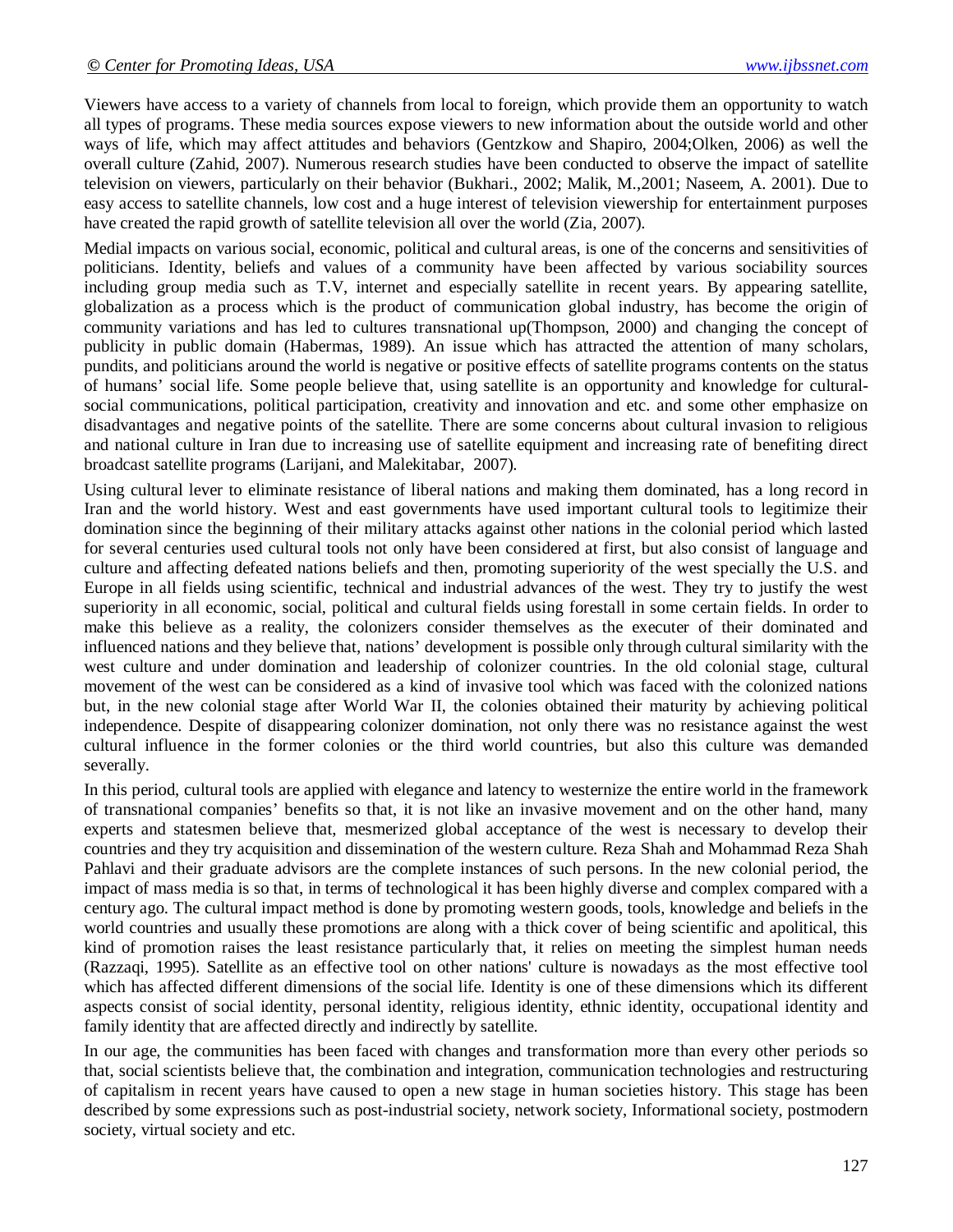From the characteristics of this new society can be mentioned to global economy, variable geometry of permitted virtual network, astonishing development of digital technologies, continuous services and compression of time and space (Sharafi,2002).Entering this new kind of society has affected all aspects of the human life and has caused profound changes in the societies structures and relationships between the people so that, political, social, economic and cultural fields have been faced with variety of fundamental opportunities and challenges just like the stage of transition from agricultural society to industrial society or migration of rural people to cities. Among mass media, visual media has the highest impact on families and the most aspects of the life are affected by this kind of media (Ghaysvandi and Mostafaei, 2013).

### *2. Research Objectives*

### **2.1. Main purpose**

- 1. Studying lifestyle changes patterns induced by Persian satellite networks with an emphasis on the target population (women).
- 2. Identifying and understanding the impact of satellite TV channels on Iranian women in various cultural and social spheres.
- 3. Explaining the philosophical foundations of the satellite TV channels and its impact on the lifestyle of women.

### **2.2. Secondary objectives:**

- 1. Identifying the factors that affect the lifestyle of women in big cities.
- 2. Explaining how lifestyle changes from traditional methods to modern and postmodern styles.

### *3. Research Hypotheses*

**3.1. Main hypothesis:** There is a significant relationship between the secular western content of the satellite Persian TV channels and the lifestyle changes of women in Iran.

#### **3.2. Secondary hypotheses:**

- 1. There is a significant relationship between lifestyle change patterns introduced in GEM TV channel and the lifestyle changes of women in Iran.
- 2. There is a significant relationship between lifestyle change patterns introduced in P.M.C TV channel and the lifestyle changes of women in Iran.
- 3. There is a significant relationship between lifestyle change patterns introduced in Manoto TV channel and the lifestyle changes of women in Iran.

### *4. Research Spatial Domain*

The spatial domain of the research was Tehran, Iran.

### *5. Research Period*

Period of this research was during2012.

### *6. Research Methodology*

This research uses a descriptive survey method. However, in this study a mixed method was applied. Using "Delphi method", Comments of experts in the field of culture and communication and philosophical principles and characteristics of each of satellite TV channels and their impact on the kind of lifestyle have been asked in deep interviews, and then the lifestyle factors already affecting women in was discussed, and finally, by setting questionnaire and conducting survey, the impact of Satellite TV channels on the lifestyle change for women in Tehran were studied.

### *7. Table of variables*

Table 1 show the relationship between variables, components and indicators in this research which have been used in questionnaires.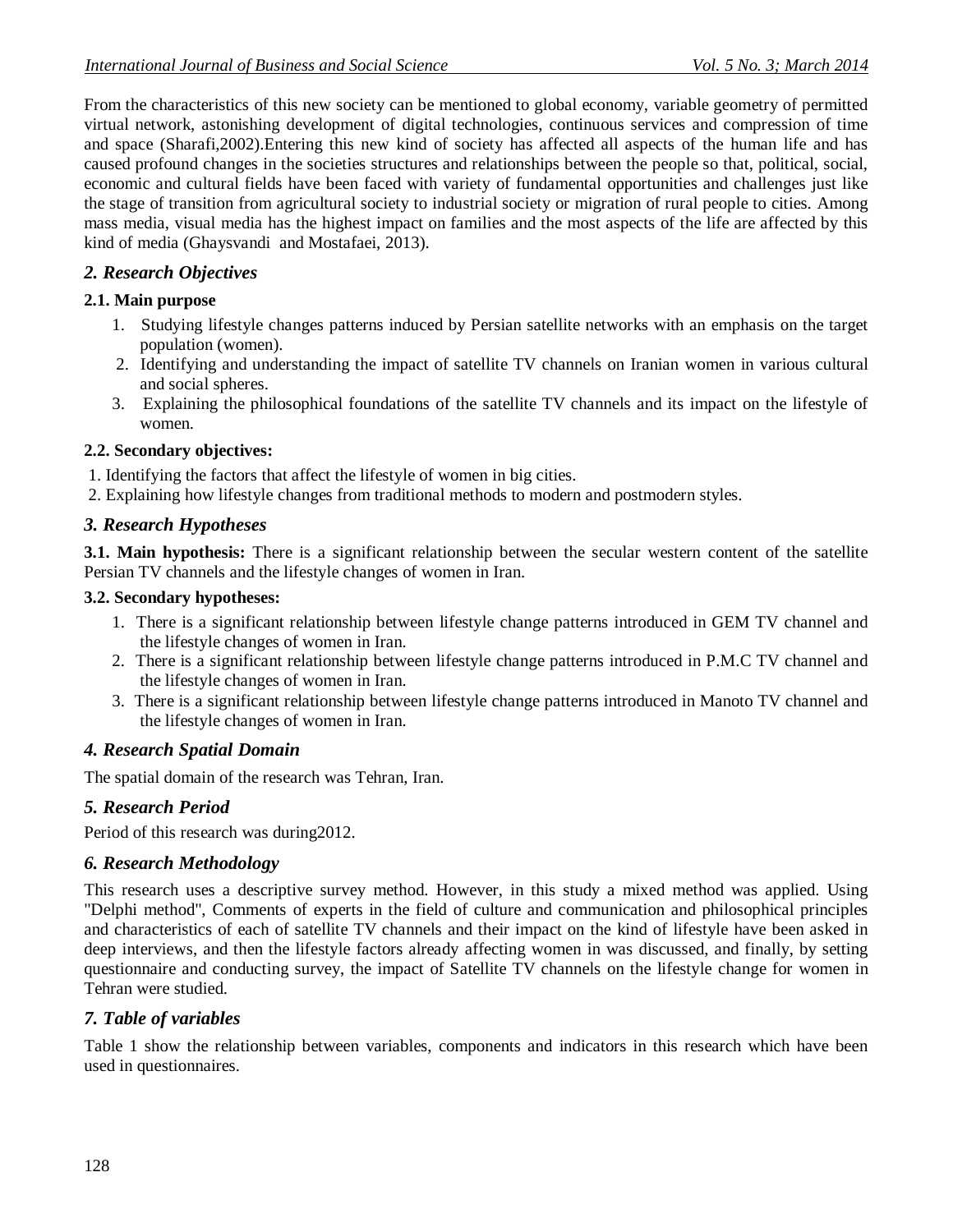| <b>Variables</b>                                                                           | <b>Components</b>                                                                                                                                                                                                                                                                                                | <b>Indicators</b>                                                                                                                                                                                                                  |
|--------------------------------------------------------------------------------------------|------------------------------------------------------------------------------------------------------------------------------------------------------------------------------------------------------------------------------------------------------------------------------------------------------------------|------------------------------------------------------------------------------------------------------------------------------------------------------------------------------------------------------------------------------------|
| Dependent 1: women's lifestyle in Tehran                                                   | The way they spend their spare<br>time                                                                                                                                                                                                                                                                           | The places to pass spare time                                                                                                                                                                                                      |
|                                                                                            | The way they dress and make up                                                                                                                                                                                                                                                                                   | Considering the latest fashion of<br>clothes and make up styles                                                                                                                                                                    |
|                                                                                            | Dressing style                                                                                                                                                                                                                                                                                                   | Believing on and making use of<br>Hijab, the governments interfering<br>in this issue                                                                                                                                              |
|                                                                                            | Listening to music                                                                                                                                                                                                                                                                                               | Choice of music type                                                                                                                                                                                                               |
|                                                                                            | Family relationships                                                                                                                                                                                                                                                                                             | Believe in the final decision making<br>and commanding role of the father<br>as the family commander, and<br>believe in traditional maternal role                                                                                  |
|                                                                                            | Relationships between men and<br>women                                                                                                                                                                                                                                                                           | for Iranian women<br>The main criteria for choosing a<br>spouse, belief and non-belief in a<br>heterosexual relationship                                                                                                           |
|                                                                                            | Types of food                                                                                                                                                                                                                                                                                                    | Tendency in traditional and/or<br>foreign foods or fast food favorites                                                                                                                                                             |
|                                                                                            | The role of religion in society                                                                                                                                                                                                                                                                                  | How to Promote Religion at the<br>community level                                                                                                                                                                                  |
|                                                                                            | Use of visual cultural goods (video)                                                                                                                                                                                                                                                                             | Selective media for visual cultural<br>goods (video)                                                                                                                                                                               |
|                                                                                            | Purchases of consuming and<br>business goods                                                                                                                                                                                                                                                                     | Purchase of consuming and<br>commercial goods and intending to<br>use Western consuming and<br>commercial goods                                                                                                                    |
| Independent 1:<br>The various contents of programs offered in 3<br>TV channels of "GEM TV, | Hours of the use of Islamic<br>Republic of Iran Broadcasting and<br>Satellite channels                                                                                                                                                                                                                           | Select satellite channels for<br>observing the number of hours they<br>are used                                                                                                                                                    |
| P.M.C and Manoto                                                                           | Promotion of factors of Western<br>life, such as heterosexual<br>relationships out of the religious<br>norm, Western religious<br>ceremonies, western music,<br>western food, western clothing,<br>make up, luxury culture,<br>convergence and welfare<br>capitalism, secularism and<br>indifference to religion | Approaches and trends to styles of<br>the various satellite programs,<br>selection of Persian Channels<br>(Persian or foreign language) to<br>watch and a choice of programs of<br>three channels of "Gem", "P.M.C."<br>and Manoto |

**Table 1: Relations between research variables, components and indicators**

#### *8. Findings*

Content analysis of the responses to the questions offered to professor's and scholars, 30 statements were derived from Proposition and 15was approved and as deep questions No. 2were asked from professors and after the confirmation were considered as our reliance to design the questionnaire.

Analysis of the contents of in-depth interviews with experts, professors and the analysis of data from survey questionnaires for Tehran women indicated as follows:

The first hypothesis was: There is a significant relationship between lifestyle change patterns introduced in GEM TV channel and the lifestyle changes of women in Iran.

To answer this question, the Pearson correlation coefficient was used.

The probability amount obtained from the Pearson correlation test was zero, which shows the null hypothesis is rejected and concluded that there is a significant relationship between lifestyle change patterns introduced in GEM TV channel and the lifestyle changes of women in Iran. Positive correlation coefficient measure 0.436 is the average value and confirms the direct relationship between two variables.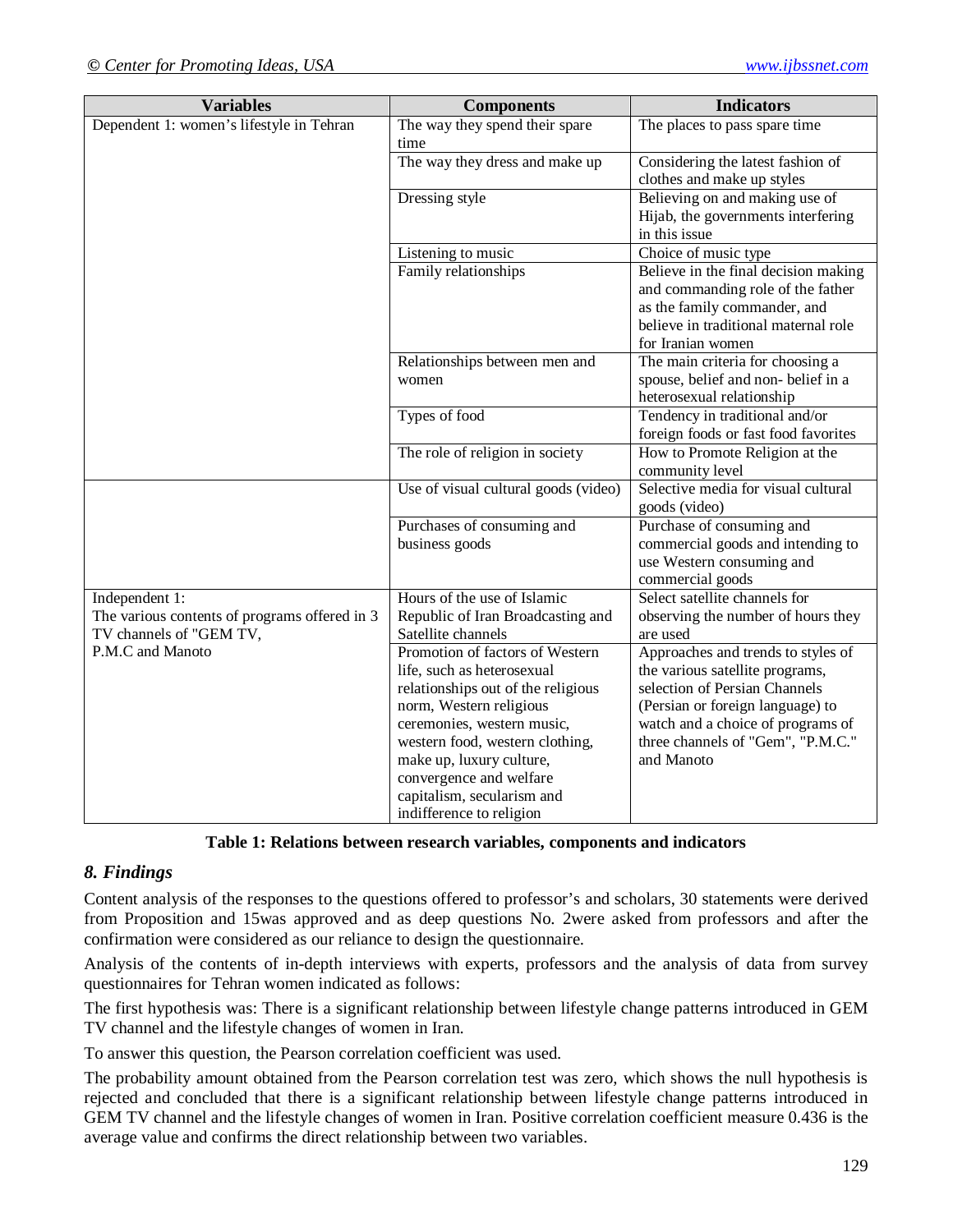The second hypothesis was: There is a significant relationship between lifestyle change patterns introduced in P.M.C TV channel and the lifestyle changes of women in Iran.

To answer this question, the Pearson correlation coefficient was used.

The probability amount obtained from the Pearson correlation test was zero, which shows the null hypothesis is rejected and concluded that there is a significant relationship between lifestyle change patterns introduced in P.M.C TV channel and the lifestyle changes of women in Iran. Positive correlation coefficient measure 0.367is the average value and confirms the direct relationship between two variables.

The third hypothesis was: There is a significant relationship between lifestyle change patterns introduced in Manoto TV channel and the lifestyle changes of women in Iran.

To answer this question, the Pearson correlation coefficient was used.

The probability amount obtained from the Pearson correlation test was zero, which shows the null hypothesis is rejected and concluded that there is a significant relationship between lifestyle change patterns introduced in Manoto TV channel and the lifestyle changes of women in Iran. Positive correlation coefficient measure 0.521 is the average value and confirms the direct relationship between two variables.

### *9. Conclusions*

The overall findings of this study with respect to the propositions derived from the responses of professors and analysis of questionnaire survey collected from the attitude of women in Tehran are as follows:

- 1. According to the Pearson correlation test, there is a significant relationship between lifestyle changing patterns applied in all three satellite TV channels of (Manoto), GEM and P.M.C. and lifestyle changes style of women in Tehran.
- 1. Patterns of lifestyle changes imposed by the Channel of Manotois most correlated with the lifestyle changes style for women in Tehran.
- 2. Patterns of lifestyle changes imposed by P.M.C. channel had the lowest correlation with quality of lifestyle changes of women in Tehran .
- 3. The relationship between patterns of lifestyle changes applied on all three channels of Manoto, GEM and P.M.C. and the lifestyle change styles for women in Tehran is straight.i.e. the more the lifestyle changes pattern are applied, the more lifestyle changes for women in Tehran.

Given the foregoing discussion, the main hypothesis of this study is confirmed and it is concluded that Persian language satellite channels seek for a change in lifestyle among Iranian women.